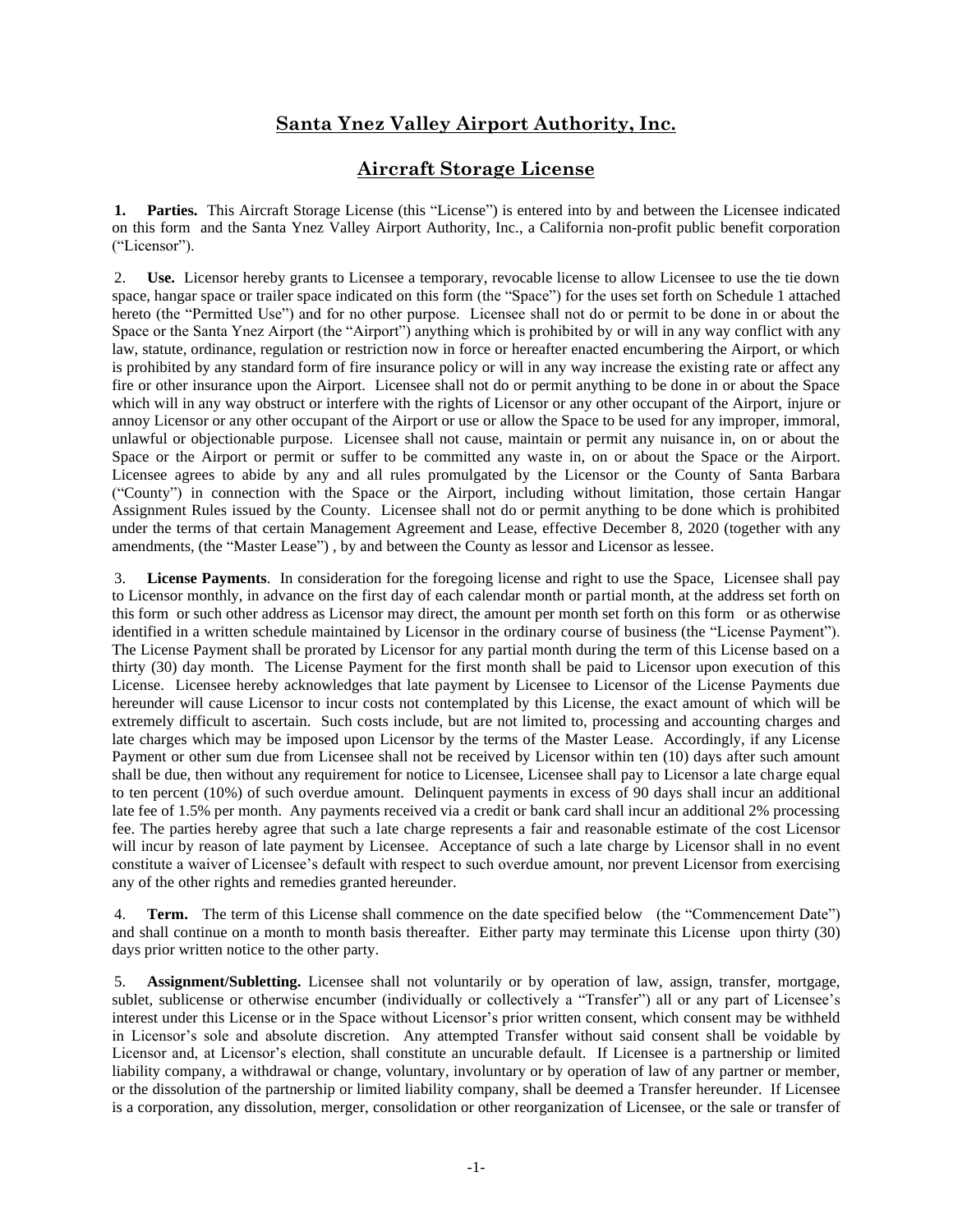a significant percentage of the capital stock of Licensee, shall be deemed a Transfer hereunder. The phrase "significant percentage" means the ownership of, and the right to vote, stock possessing at least five percent (5%) of the combined voting power of all classes of Licensee's capital stock issued, outstanding and entitled to vote for the election of directors. If Licensee consists of more than one person, any Transfer from one such Licensee to any other person (other than another co-Licensee) shall be deemed a Transfer hereunder. Notwithstanding the foregoing, if Licensee consists of more than one person, any Transfer from one such Licensee to any other co-Licensee shall not be deemed a Transfer hereunder.

6. **Compliance with Laws.** Licensee will comply with all applicable laws, statutes, ordinances, procedures, policies, rules and regulations relating to its possession and use of the Space.

7. **Default.** If Licensee is in default under this License for a period of 10 days following receipt of notice from Licensor, then Licensor may pursue any remedies available to it against Licensee, under applicable law, including, but not limited to, the right to terminate this License. Notwithstanding the foregoing, nothing herein shall be construed to otherwise prevent the Licensor from terminating this month to month term as provided in paragraph 4 above.

8. **Indemnity.** Licensee hereby agrees to indemnify, defend and hold harmless, the Space, the Airport, the Licensor and the County and their respective officers, directors, members, agents and employees, from and against any and all claims, damages, costs, expenses, liens, judgments, penalties, and/or liabilities arising out of, involving or in connection with, the occupancy of the Space by Licensee and any act, omission or neglect of Licensee its agents, contractors, employees or invitees, and out of any default by Licensee in the performance in a timely manner of any obligation on Licensee's part to be performed under this License. The indemnity obligations under this Paragraph shall survive termination or expiration of this License.

9. **Taxes.** Licensee shall be responsible for payment of all possessory interest or personal property taxes assessed in connection with Licensee's use of the Space as provided herein.

10. **Insurance.** Licensee shall procure and maintain commercial general liability insurance, with limits of not less than \$1,000,000 combined single limit per occurrence for bodily injury and property damage liability, with a certificate of insurance to be furnished to Licensor on the Commencement Date and annually thereafter. Such policy shall provide that cancellation will not occur without at least 15 days prior written notice to Licensor. The policy shall name Licensor and County as additional insureds and shall be primary, and any insurance carried by Licensor shall be noncontributing.

11. **Hazardous Substances.** Licensee, its agents, employees, contractors or representatives, will not use, permit, store, generate, release or discharge, any substance, chemical or waste (collectively, "substance") on the Space that is identified as hazardous, toxic or dangerous in any applicable federal, state or local law or regulation. Licensee shall indemnify, defend and hold harmless Licensor, the County and their respective officers, directors, members, agents and employees, from any and all claims, damages, penalties, costs and liabilities, including without limitation, attorneys' fees, which arise directly or indirectly out of the presence, use, generation, storage, release or discharge of any substance on, into, from, under or about the Space or the Airport by Licensee or its agents, employees, contractors or representatives.

12. **Maintenance.** Licensee shall be responsible for maintaining the Space in good condition and repair, in accordance with all applicable laws, and in proper operating condition and upon expiration or earlier termination of the term of this License, surrender the Space in good condition and repair.

13. **Exemption of Licensor from Liability**. Licensor and the County shall not be liable for injury or damage to the person or property of Licensee or its agents, contractors, employees or invitees. Licensor and the County shall not be liable for any injury or damage arising from any acts or neglect of any other lessee, sublessee or licensee of Licensor or any portion of the Airport, nor the failure of Licensor to enforce the provisions of any other lease, sublease or license of the Airport or any portion thereof.

14. **"As-Is" Condition**. Licensee acknowledges and agrees that Licensor has made no representations or warranties, express or implied, regarding the physical condition of the Space or the suitability of the Space for Licensee's intended purposes. Licensee hereby accepts the Space in its "as-is" and "with all faults" condition as of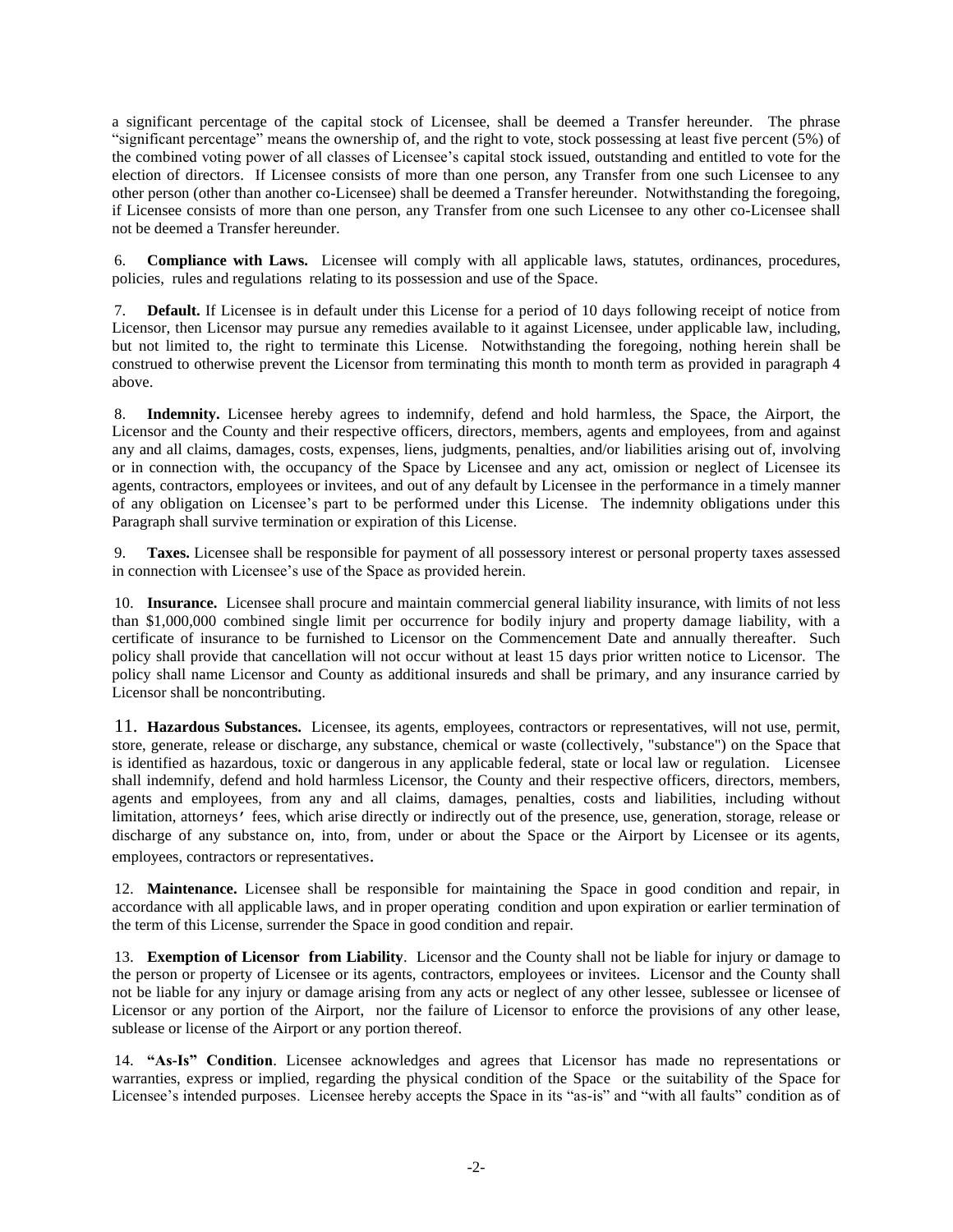the date hereof.

15. **Title of Aircraft**. Any aircraft stored on the Space shall be titled and registered in the exact name of the Licensee and any failure to do so shall be deemed a default under this License which shall give Licensor the right, but not the obligation to terminate this License. At any time during the term of this License, the Licensor has the right to require the Licensee to sign an "Affidavit of Compliance" to confirm that the aircraft stored on or in the Space is titled and registered in the exact name of the Licensee. A failure to complete and sign this Affidavit within 30 days of the written request of the Licensor will be cause for review of the License and may result in termination of the License.

16. **No Tenancy**. Licensee acknowledges and agrees that this License does not create any tenancy interest in the Space, and Licensee hereby waives and relinquishes any claims therefore.

17. **No Alterations**. Licensee shall have no right to make alterations to the Space without the prior written consent of Licensor, which consent may be withheld, granted or conditioned in Licensor's sole and absolute discretion.

18. **Inspection**. Licensor shall have the right and privilege at all reasonable times of entering upon the Space for the purposes of inspection and for the purpose of determining whether the terms, covenants and conditions of this License are being kept and performed. At all times at least one door to the Space shall be free of any locks other than those for which the Licensor has a key or combination.

19. **Miscellaneous.** (a) Subject to the restrictions on any Transfer by Licensee contained herein, this License applies to and binds the heirs, successors, executors, administrators and assigns of the parties to this License; (b) this License is governed by the laws of the State of California; (c) this License constitutes the entire agreement between the parties and supersedes all prior written and verbal agreements, representations, promises or understandings between the parties. Any amendments to this License must be in writing and executed by both parties; (d) if any provision of this License is invalid or unenforceable with respect to any party, the remainder of this License or the application of such provision to persons other than those as to whom it is held invalid or unenforceable, will not be affected and each provision of this License will be valid and enforceable to the fullest extent permitted by law; (f) the prevailing party in any action or proceeding in court or mutually agreed upon arbitration proceeding to enforce the terms of this License is entitled to receive its reasonable attorneys' fees and other reasonable enforcement costs and expenses from the non-prevailing party; (g) time is of the essence for the performance of each term, condition and covenant of this License; (h) the waiver by Licensor of any term, covenant, agreement or condition contained in this License shall not be deemed to be a waiver of any subsequent breach of the same or any other term, covenant, agreement or condition contained in this License; (i) this License may be executed in several counterparts, each of which shall be an original, but all of which together shall constitute one and the same License; and (j) this License is subject to and subordinate to the Master Lease.

IN WITNESS WHEREOF, Licensor and Licensee have executed this License as of the last date set forth below.

Licensor

SANTA YNEZ VALLEY AIRPORT AUTHORITY, INC., a California nonprofit public benefit corporation By:\_\_\_\_\_\_\_\_\_\_\_\_\_\_\_\_\_\_\_\_\_\_\_\_\_\_\_\_\_\_\_\_\_\_\_\_\_\_\_\_\_

\_\_\_\_\_\_\_\_\_\_\_\_\_\_\_\_\_\_\_\_\_\_\_\_\_\_\_\_\_\_\_\_\_\_\_\_\_\_\_\_\_

Its: \_\_\_\_\_\_\_\_\_\_\_\_\_\_\_\_\_\_\_\_\_\_\_\_\_\_\_\_\_\_\_\_\_\_\_\_\_

900 Airport Road P.O. Box 1572 Santa Ynez, CA 93460

Dated:

Licensee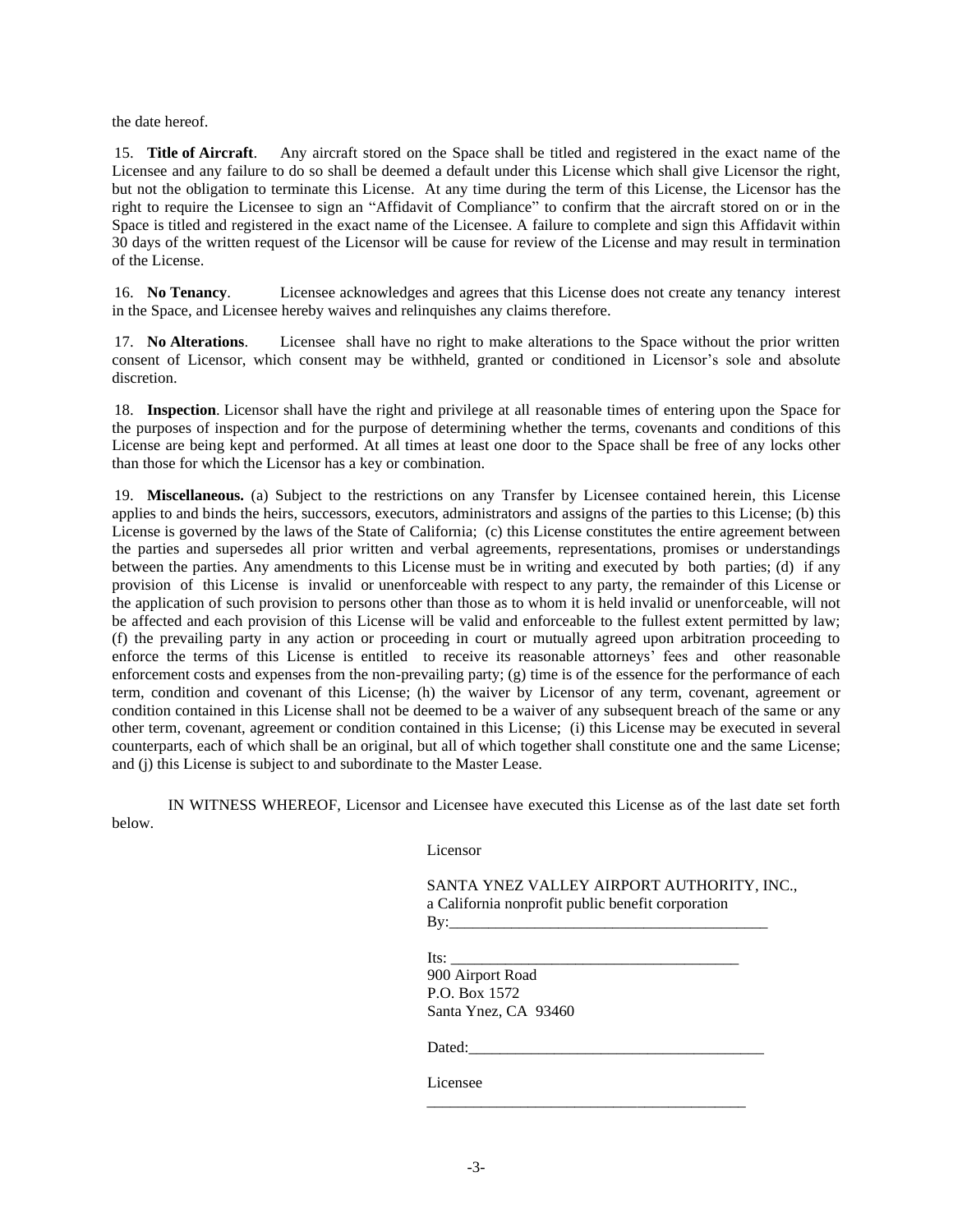4868-4191-0558, v. 1